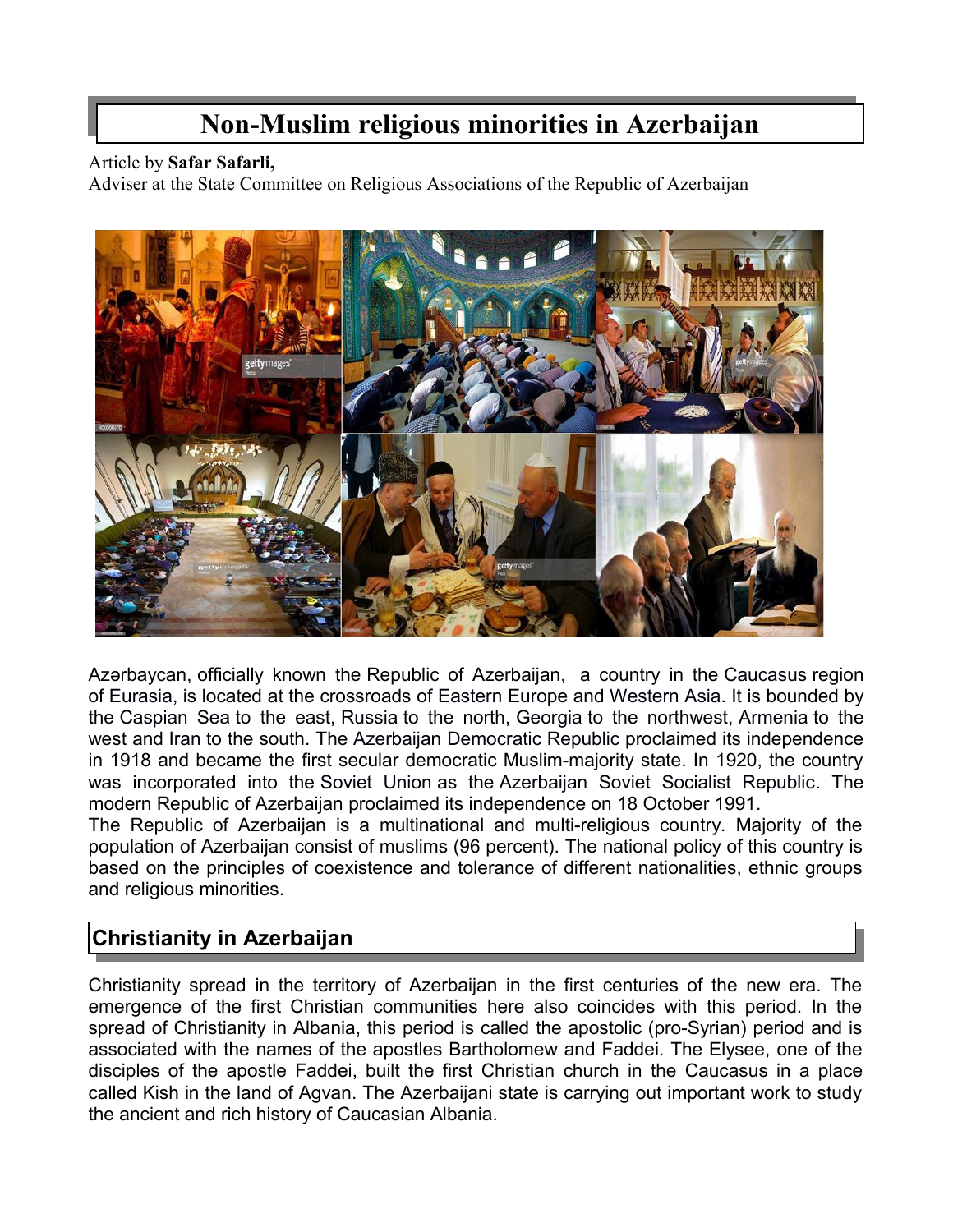In Azerbaijan, Christianity is represented by its Orthodox, Catholic and Protestant branches, as well as various sectarian communities.

### **Protestantism in Azerbaijan**

The spread of Protestantism in Azerbaijan dates back to Tsarist Russia. Lutheranism and pietism are the first Protestant currents in our country. Thus, in 1819, the Württemberg pietists established the first German settlements in our country, Helenendorf (now Goygol) and Annenfeld (now Shamkir). In the following years, the Württemberg pietists established six more German colonies in our country. The Basel Evangelical Missionary Society also played a role in spreading Lutheranism in the Caucasus, as well as in Northern Azerbaijan. The missionaries of this society contributed to the strengthening of Lutheranism in the region by opening a missionary school and a printing house for Christian literature in Shusha in the 1920s. At the same time, Protestant communities belonging to Baptists and the Seventh-day Adventist Church were formed in various parts of Northern Azerbaijan during Tsarist Russia. Faced with persecution and pressure during the Soviet era, Protestants were able to operate freely after Azerbaijan regained its independence.

In Azerbaijan there are several protestant religious communities**:**

- Evangelical Lutheran Church
- Evangelical Christian Baptist community
- 7th day Adventists
- "Star in the East" Christian evangelical religious community
- Molokan is a religious community of spiritual Christian
- Albanian-Udi Christian religious community

Therefore at present, Protestantism is represented in our country by various currents. The Protestant communities registered in Azerbaijan are: "New Life" Christian Bible Community, Baku Evangelical-Lutheran Religious Community of the Redeemer, "Word of Life" Christian Religious Community, "Word of Life - 2" Sumgayit Christian Religious Community, Baku Evangelist "Agape" religious community of Christian Baptists, "Seventh-day Adventists" religious community of Narimanov district of Baku, "Seventh-day Adventists" Christian religious community of Ganja city, "Vineyard Azerbaijan" Christian religious community, "Alov" Christian religious community of Baku city.

### **Catholic denomination**

According to the number of Catholics in our country, it is second only to Orthodoxy and Protestantism. Although the Catholic community in our country is small, it actively participates in public life and is engaged in a wide range of charitable activities. There is a shelter for the orphans named after Mother Teresa, "Maryam" educational center and other charitable institutions under the Apostolic Prefecture of the Catholic Church in the Republic of Azerbaijan. At present, there are eight places of worship (5 churches, 2 chapels, 1 prayer house) under the Baku and Azerbaijan Diocese. Four of them are located in Baku, the others in Ganja, Sumgayit, Khachmaz and Lankaran.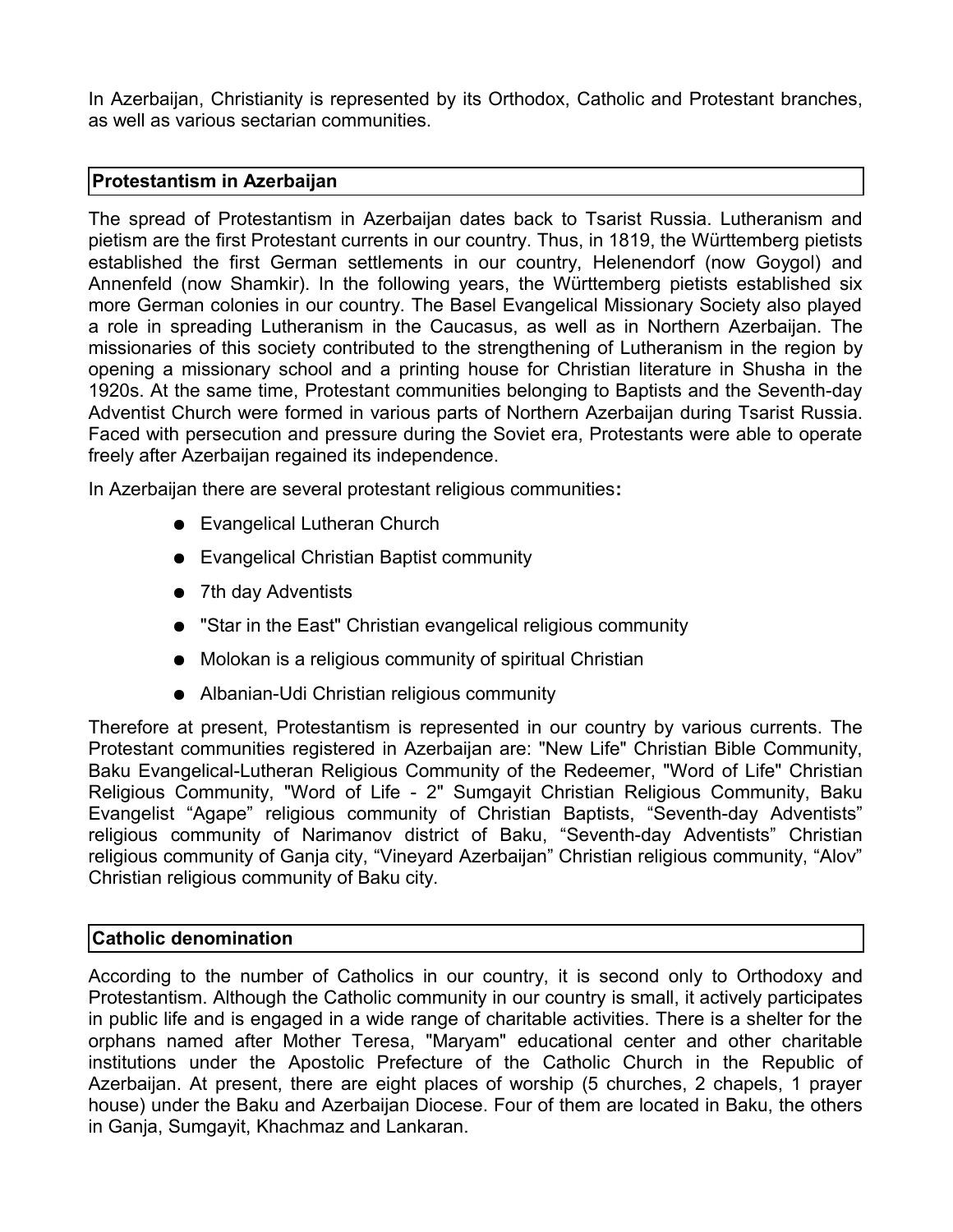In 1999, the Catholic community was registered in Azerbaijan. In 2000, a special building was purchased for the community and converted into a church. In 2007, according to the agreement between the Government of Azerbaijan and the Vatican, the construction of the Roman Catholic Church in Baku was completed.

In May 2002, the head of the Roman Catholic Church, John Paul II, visited Baku and met with government officials and members of the public. In April 2003, Greek Patriarch Bartholomew II paid an official visit to Azerbaijan, met with government officials, religious figures, leaders of Muslim, Christian and Jewish religious communities, and was received by President Heydar Aliyev. In 2003, the Albanian-Udi religious community was registered. The Albanian Church, built in the village of Kish in Sheki and considered one of the oldest temples in the Caucasus, as well as in the whole world, was thoroughly restored and put into operation in 2003. In May 2006, the opening ceremony of the Chotari Albanian-Udi Church was held on the site of the Holy Elysee Ancient Albanian Church in Nic settlement of Gabala region.

#### **Orthodox denomination**

The Baku and Caspian Diocese of the Russian Orthodox Church (now the Diocese of Baku and Azerbaijan), which was abolished during the Soviet era, was restored on the initiative of Heydar Aliyev. This is a clear example of the national leader's attention and care for ethnic and religious minorities. The Orthodox Religious and Cultural Center of the Russian Orthodox Church in Baku and the Diocese of Azerbaijan was opened on November 15, 2013.

Along with Russian Orthodoxy, members of the Georgian Orthodox Church also live in Azerbaijan. They mainly settled in Gakh region. There are 4 Georgian Orthodox temples: St. George Georgian Orthodox Church in Gakhingiloy village, St. Nino Church in Alibeyli village, St. Sameba Church in Kotuklu village, St. Michael's Church in Meshabash village. All these Georgian Orthodox temples were built in the late 19th century.

### **The Jews**

Jews have settled in Azerbaijan for more than 2,500 years. They have never been subjected to religious intolerance and discrimination in our country. At present, 7 Jewish religious communities are registered. There are 3 synagogues in Baku, 1 in Oguz and 1 in Guba. New Jewish synagogue in Baku in March 2003 was opened up and activated. In September 2003, the first Jewish secondary school funded by the Od-Avner Khabad Lyubavich International Foundation was opened in Baku. Also, according to the Resolution of the Cabinet of Ministers of the Republic of Azerbaijan No. 222 dated October 5, 2006, school No. 1 located in the Red settlement of Guba region was named after Isaak Abramovich Khanukov. The high level of tolerance and non-discrimination against Jews in the country was also emphasized by the delegation of the Conference of Presidents of Major American Jewish Organizations, which visited Azerbaijan on February 9-14, 2006.